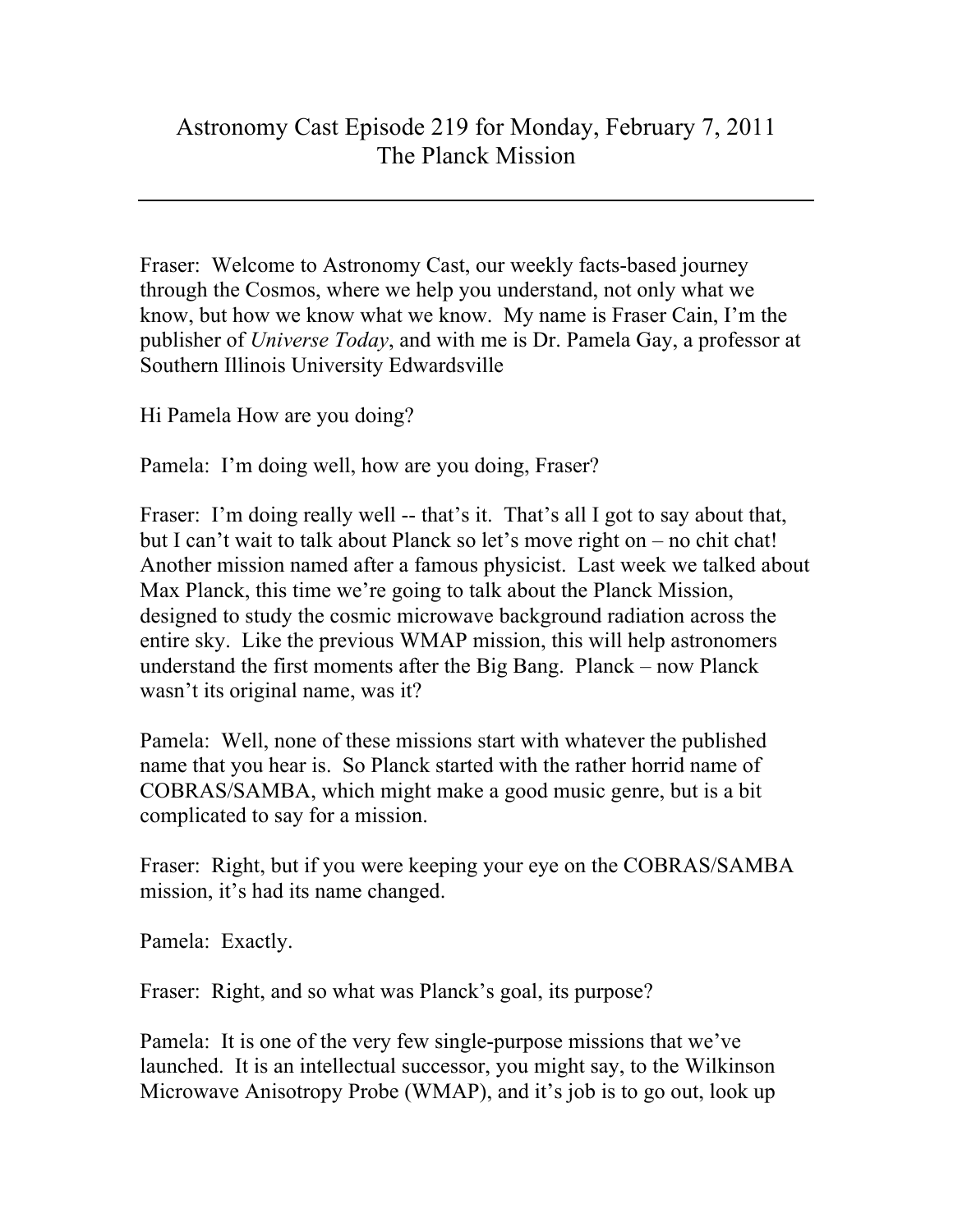and do nothing more and nothing less than map the cosmic microwave background radiation and nearby wavelengths of light to the highest resolution ever done for the purpose of measuring cosmological parameters.

Fraser: And this is this continuing job …what was it? The KOBE was one of the first ones and then the WMAP did another level of accuracy, and then this is just going to do the same job but do it again. It's like they're taking the same spot and they're just searching it deeper and deeper and deeper. I guess in this case it's the whole sky, but they're doing the same job, they're just doing a better job with better technology.

Pamela: Right. And WMAP did the entire sky as well and it's known for creating those weird blue and red mottled ovals that people have seen and this is -- we've talked about this before -- all good things come from the cosmic microwave background. There are so many questions that can be answered if you just get good enough data, but here from the surface of the planet we can't get that data because we have this sky that has "opaqued" the wavelengths that we're most interested in. We have all of these heat sources that are contaminating the light that we're trying to see, sort of like trying to take a picture with a thousand suns in the room. And when you put all of these things together, it means you just can't do the resolution you want, even if you're launching balloons into the upper atmosphere, so we put satellites out in awkward locations, this particular one is in the L2 Lagrange point, where it's out, if you imagine a straight line from the sun through the earth and then add a million or so miles – that's where the L-2 position is.

Fraser: Kind of like in this shadow of the Earth from the sun.

Pamela: It's not the literal shadow of the Earth, but it's 1.5 km away from the planet Earth.

Fraser: Right, right. In a bit of a bigger orbit than us. It's remaining in that position.

Pamela: Exactly.

Fraser: And we've got a whole show on the Lagrange point and why that's a nice, stable place to put a spaceship.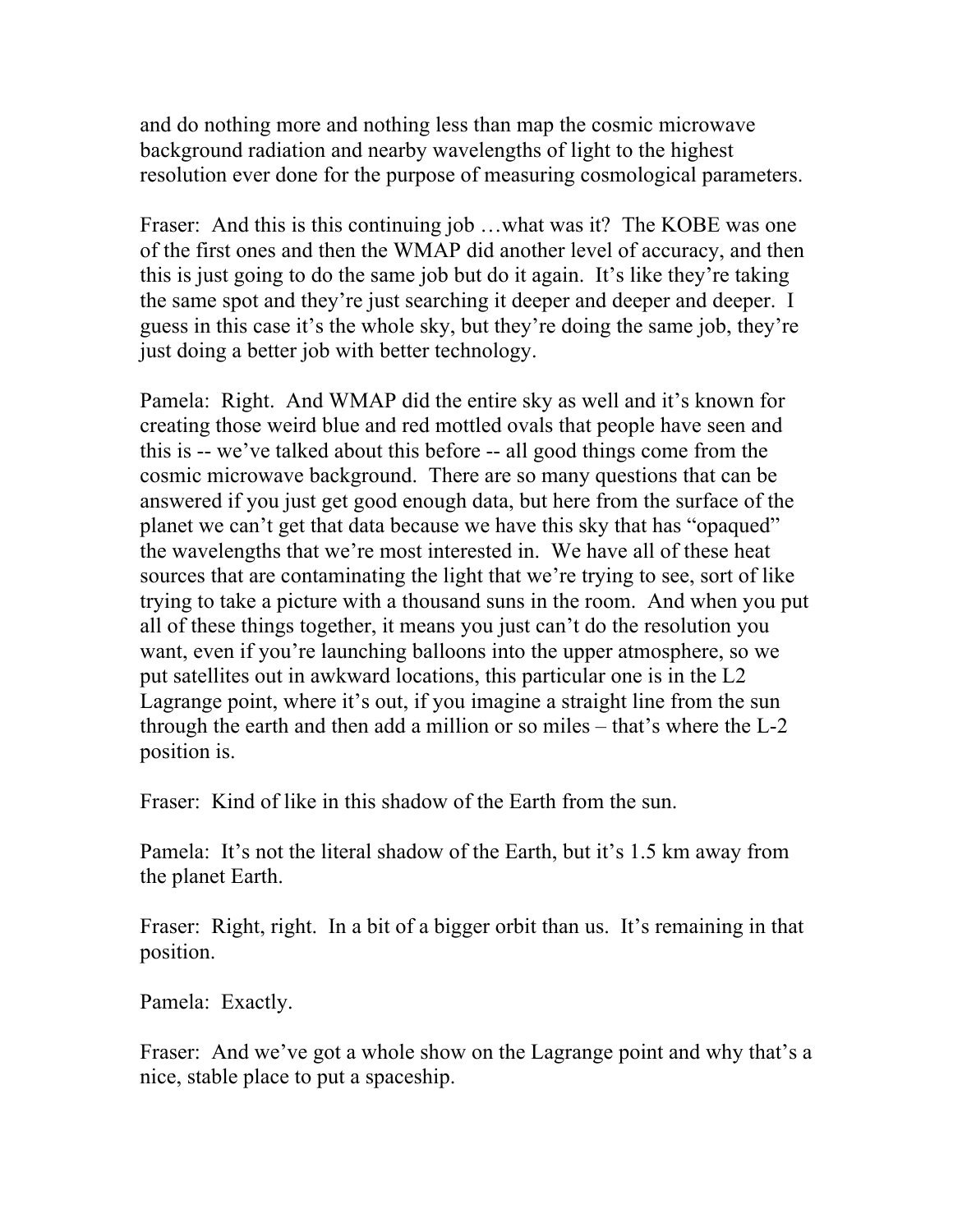Pamela: And so it's hanging out there, it's already completed more than one map of the sky, and watching this mission is painful, in some ways, because with missions like Hubble, like Herschel, like all of these other beautiful imaging missions. They go up, they send down pictures, science comes out, and you can do all of these different questions, you can do them to a certain degree in a very short turnaround period, but with Planck you have to wait while it patiently paints the sky over and over and over collecting data until you can layer all of this data on top of one another to can get all of the depth all of the resolution you need to start answering fundamental questions.

Fraser: And at the time that we're recording this, we actually don't have much data yet, do we?

Pamela: No, at this point, they're getting interesting results, but the interesting results have nothing to do with the primary questions. The interesting results come from the things that they have to correct for. So when we look at the sky in the microwave, the maps that we see they've all been corrected for this "stuff" that's between us, and when the cosmic microwave background was released, and we've done entire shows on this, this is what's often referred to as the surface of last scattering. This is the light that was emitted at the moment that the universe finally became opaque, and there's all sorts of things that have interfered with this surface, and it's not that this is the edge of the universe. If I were to pick myself up and move 15 billion light years to the right, I'd still see cosmic microwave background. It would have different details than the one I see now, but it's still there. There's always this at-the-same-distance surface that's constantly moving away. So it's the same distance for the same time, but as time changes the distance changes. There's this surface that that sphere of space at a given moment released these photons in all directions, and we're just receiving the ones that had time to get to us. Now, as those photons have made that extremely long journey, there's stuff that gets in the way. So we see holes in the cosmic microwave background that are created by what's called the Sunyaev–Zel'dovich effect, which is perhaps one of the things I've most correctly pronounced on this show [laughing].

Fraser: [laughing] You can pronounce some Russian, that's right.

Pamela: So random things get pronounced correctly, and the Sunyaev– Zel'dovich effect…it's an effect that as the light passes through giant clusters, these are places where you end up with scores and scores and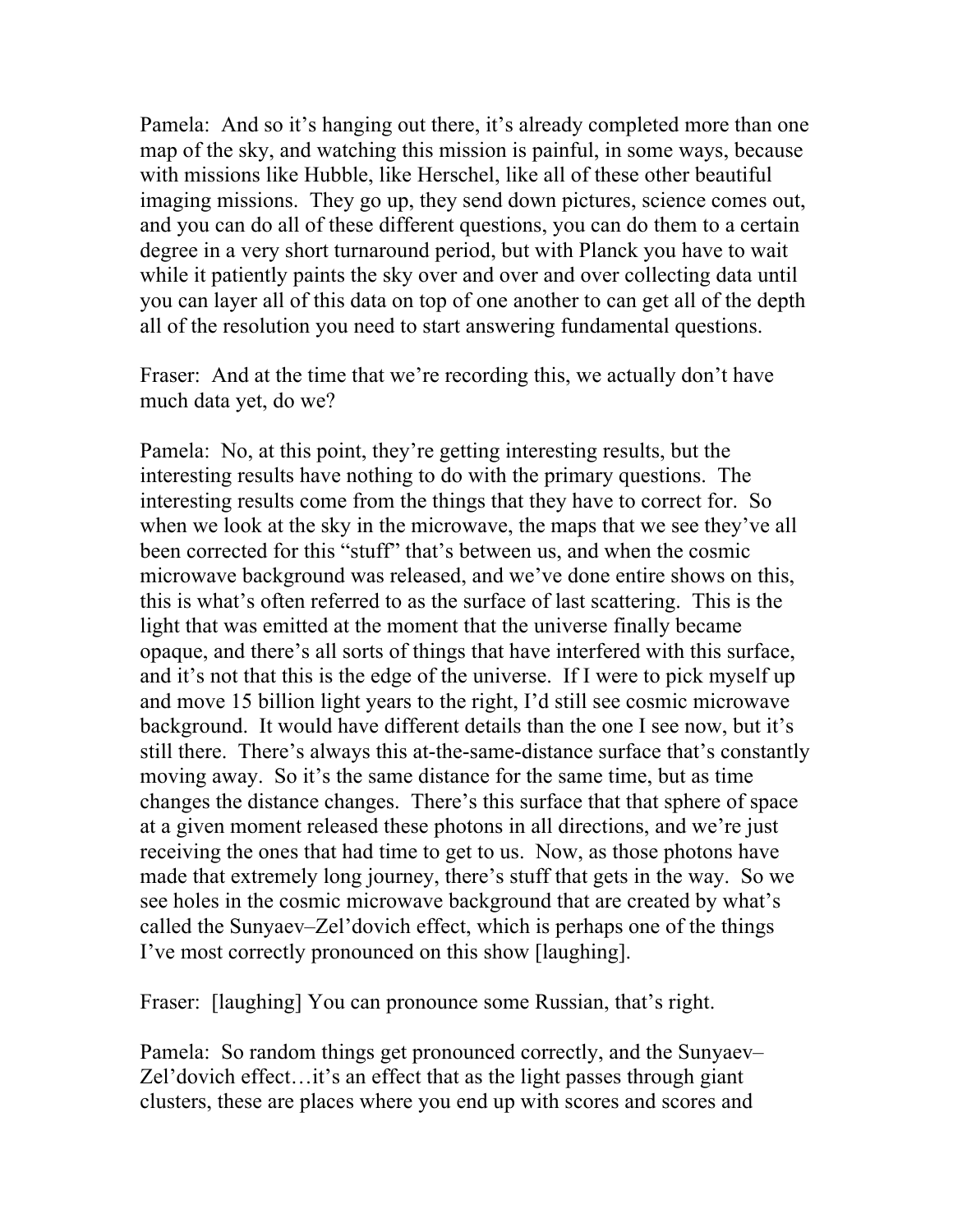scores of galaxies all packed together with gas in between all the clusters, and as the light passes through, as the cosmic microwave background passes through this cluster, the photons interact with the electrons that are within the cluster. They get affected by thermal effects and kinematic effects, and all these effects add up to change the color of those photons, so that they're no longer part of this flux from the cosmic microwave background, and so where these clusters exist we see little blank spots in the cosmic microwave background. This is annoying if you're trying to study the cosmic microwave background, but it's rather awesome if you're trying to find galaxy clusters because galaxy clusters like to be invisible. They like to blend in to the mix of foreground galaxies and background galaxies and just not reveal themselves.

Fraser: Now will these galaxy clusters be pretty far away or will they be closer to us?

Pamela: The ones that they've been finding have typically been, well for galaxy clusters is commonly called red shift and if you read older papers it's actually called high red shift. They're Zs 0.3 or less. This is corresponding to about 5 billion light years away or less, so not huge, but when you're trying to find clusters of galaxies, those galaxies get faint pretty fast, so this is still very impressive results.

Fraser: No, but I could imagine if they were further away, then they would be smaller on the sky, and then they wouldn't pollute the data because they'd just be too small to see. But in this case they're just big enough for us to see them and wonder what these little blank spots are.

Pamela: Right, and one of the annoying things about trying to study galaxy clusters is the largest ones did form fairly early on, but your nice, healthy moderate cluster it got that way over time, so if we're looking at things that will become today's mid-sized galaxy clusters, in the past they were a lot smaller, and something that's smaller isn't going to have as large of an effect on the cosmic microwave background, so as you're looking back in time, you're looking at things that just haven't had the chance to get big enough to affect the cosmic microwave background yet.

So now you say they've been trying to correct, so is this like a process where they find one of these little spots and then they have to look at it with some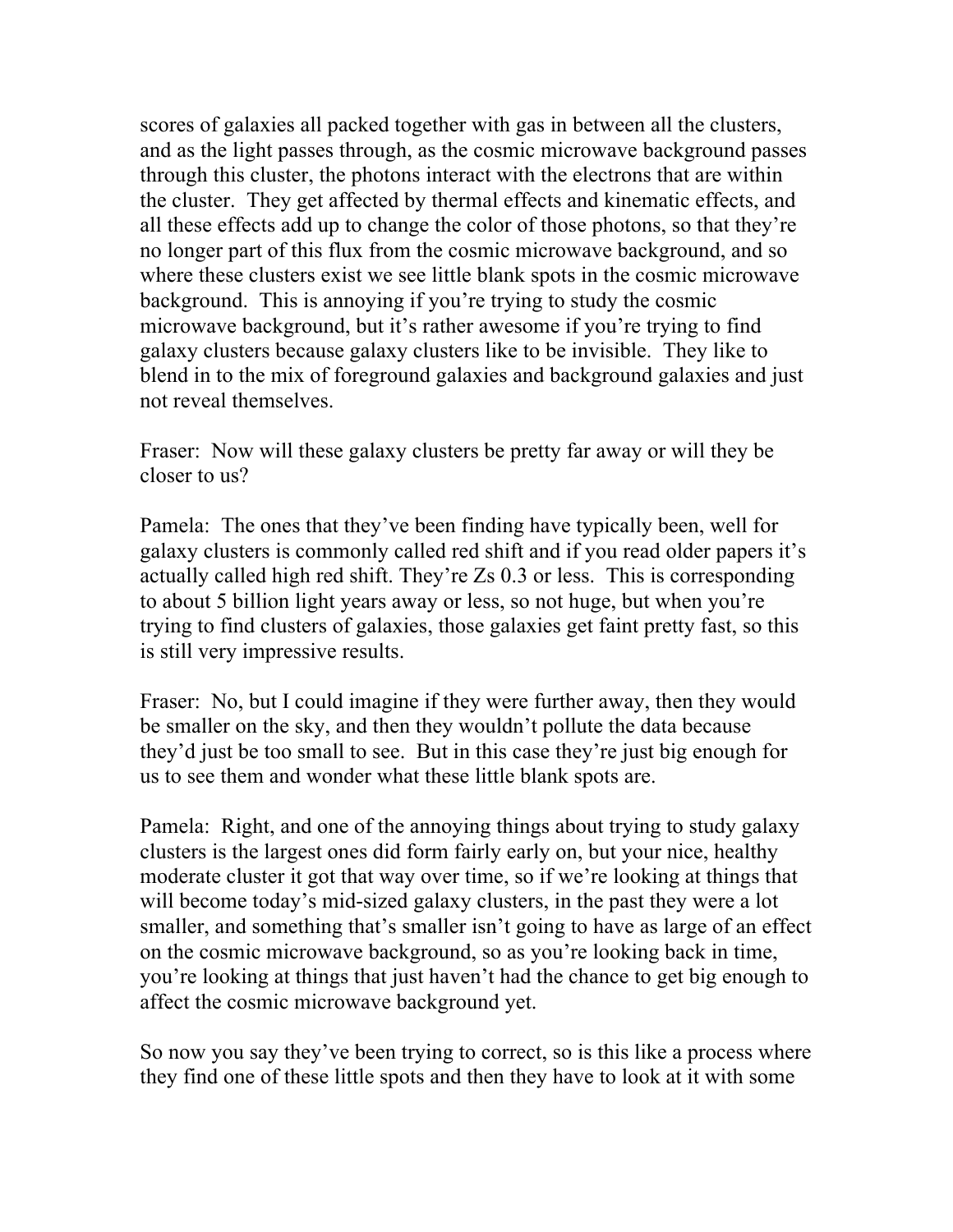other method, like Hubble, and see if there is indeed a galaxy cluster there, and that way they can rule it out?

Pamela: Well, so it's a two-step process. The first process is identifying all these little, "Hm, that looks like it could be a galaxy cluster -- spots in the cosmic microwave background," and so far they've identified 189 candidates at varying degrees of statistical significance, and whether or not they prove out to be a galaxy cluster, they're still defects in the map that have to be corrected for, and they're working on trying to confirm that these are all indeed clusters. And to confirm that they're clusters, you can look at them with Hubble, but these things are more distant and if you're looking in the wavelength that Hubble looks in, if you're looking in optical and infrared colors and ultraviolet colors, you're going to see everything that's in the front of the cluster, you're going to see everything that's in the back of the cluster, and unless you take a spectrum of every single galaxy in your image, you can't tell what's a cluster member or not, so there's no way to say, "I'm looking down a filament in the sky" vs. "I'm looking at a cluster of galaxies." So what generally gets done instead is all of the hot gas that sinks down into the core of the galaxy cluster wind up releasing X-rays, so instead of following up with Hubble, we actually follow up with telescopes like XMM-Newton and Chandra, and a study looking at 30 of these potential galaxy clusters has confirmed 21 out of the 25 that it's looked at so far, so the goal is to look at 30; it's looked at 21 of 25. I saw two conflicting websites on this. The paper was 21 out of 25, having confirmed with XMM-Newton, so it's working -- they're finding clusters,

Fraser: And now they weren't finding these in the WMAP data? Is it because it's so much more precise?

Pamela: It's that much more precise, and I think you just have different people publishing different results at this point, so some of these were known, some of these are newly-known, so of those 189 cluster candidates, some of those will probably correspond to things we already know about.

Fraser: OK, so we've got...I mean I know it's been there...I'm actually looking at the website right now...at the time we're recording this it's 679 days since the launch, and they've completed their fourth all-sky survey, no, they *started* their fourth all-sky survey.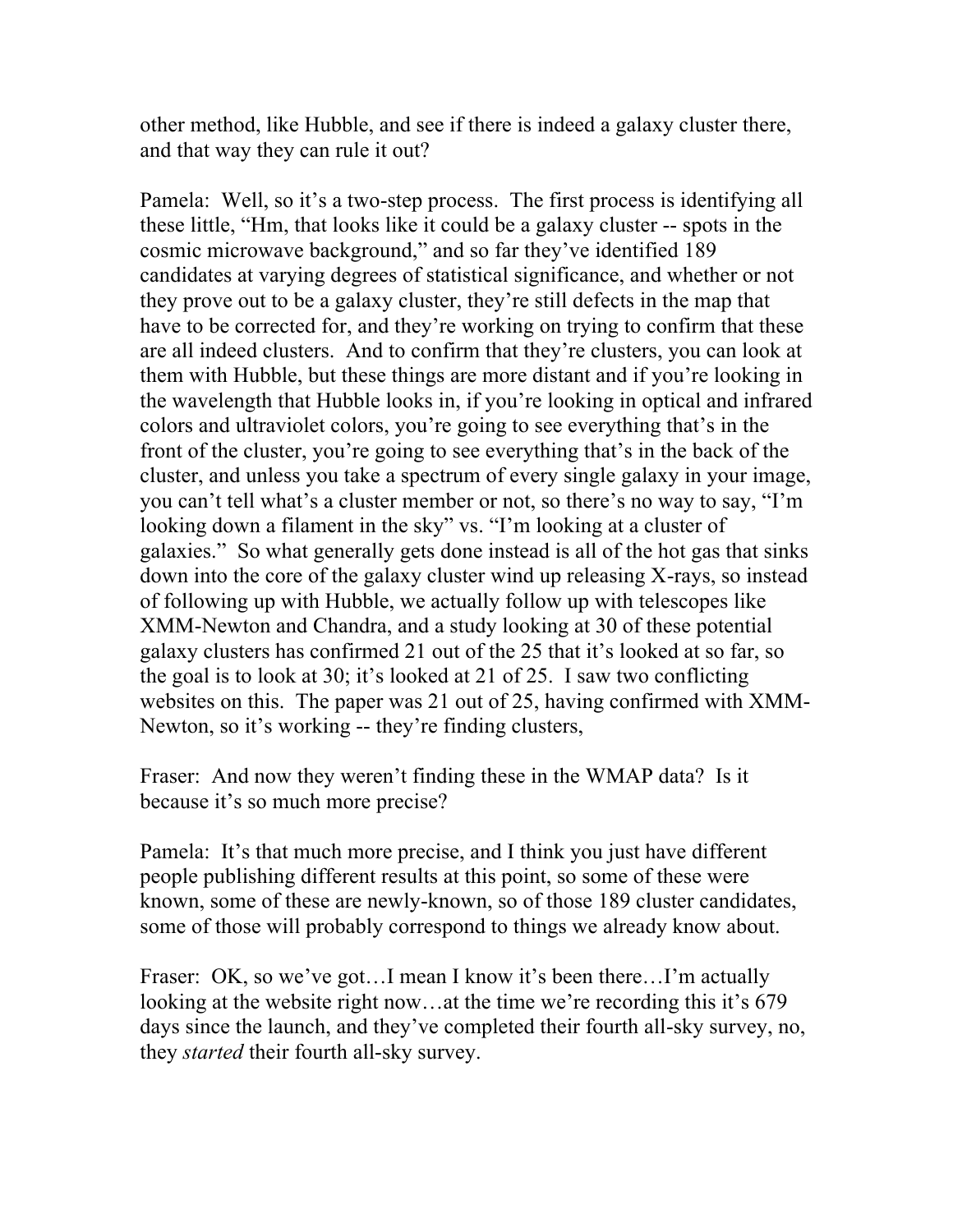Pamela: And they've published one set of data-released papers based on one [missing audio] bit of all-sky maps. So one thing that they do that's kind of terrifying, in some ways, is they don't put out a call for telescope proposals like Hubble might do. They instead put out a call for proposals to get to write papers with their data. So if you have an idea for a research study you want to do, you have to submit for permission to do the research study using the data.

Fraser: Really? Even though the data is publicly available?

Pamela: Well, it's not public yet.

Fraser: Right, so you have to request the data. That's very different from things like the Sloan Digital Sky Survey where anyone can go on and look through it and make discoveries.

Pamela: And this is a matter of where you are in the timeline of the mission. This is a young mission. It's still getting ongoing data; it's still defining new questions that can be asked with the data it's producing. Sloan does data releases, we've gone through a number of data releases, but for the first "n" months, where I think for Sloan, the "n" is six, for the first six months or so the Sloan scientists get sole access to that data and they can publish as much as they want. Now, they have media officers and things like that that coordinate when the publications come out, but there is still that proprietary period pretty much all data has a proprietary period, and we're still in that proprietary period for Planck.

Fraser: And so, as we discussed earlier, though, the real goal here is to do that detailed map of the cosmic microwave background radiation, so how much better will this be than WMAP, and then what will that tell us that's different from what WMAP told us? I mean, WMAP told us that the universe is 13.7 billion years, it found additional evidence for dark energy and as we keep joking, I mean, so much traces its roots back to the microwave background, so when will it find its data? How precise is it going to be? And what will this tell us that we didn't already know?

Pamela: Well, "How good is it going to be?" -- that's always a bit of a "please dear mission please keep working we really like you mission please keep working," so nominally, the mission ends at the end of 2011, but there's always that hope that the mission will still be bright and happy and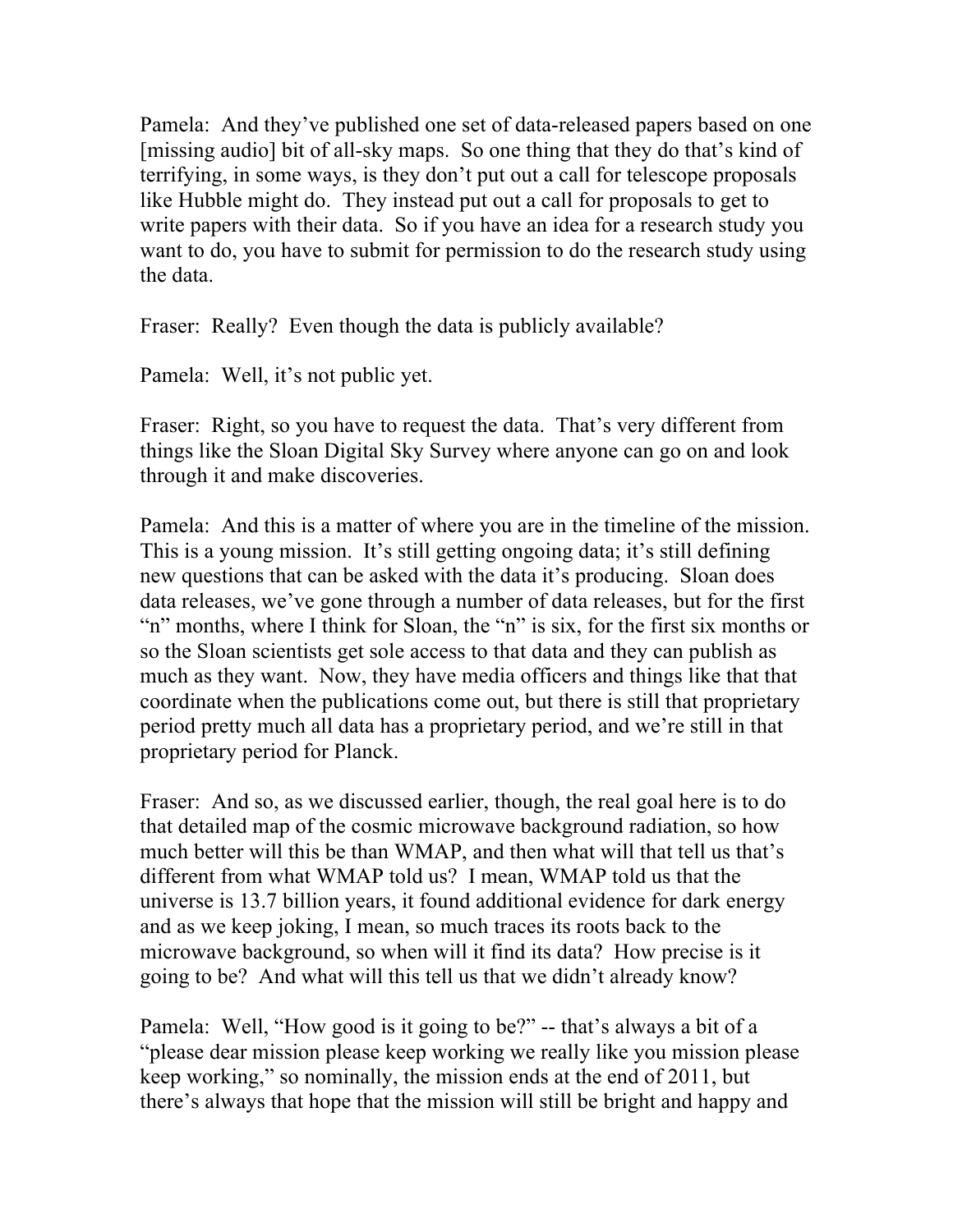working and have people engaged and that this will allow it to keep going, so the main mission with the main set of instruments is going through 2011, it looks like the satellite will keep being fine and one of the other instruments is extended through the end of 2012, and there's always the potential that it will get extended again, and all of these different extensions, when you add the data together, are what define how good your final results are.

Fraser: Now is this one of those situations where the spacecraft is going to run out of some kind of cryogenic fluid? Or is it going to be able to keep going for years and years and years beyond its expected lifespan?

Pamela: It depends instrument to instrument. This is something that the mission…you have a number of things that "age out" the number of instruments.

Fraser: OK, OK so 2012…

Pamela: And what I've been hearing is we will get results that are orders of magnitude better. Now, that's a cagey way of saying "we're not going to give you exact numbers right now." But the questions that it will be able to answer are I think where the really interesting things lie. So there's things like there's this cold spot that was spotted in the WMAP data, and this is a feature about 5 degrees across that is markedly colder than you would expect to find something that size to be, and by colder I mean how much below the average value of the cosmic microwave background that point is.

Fraser: Yeah, and it's not much, I mean the variations in temperature are so tiny.

Pamela: Right, so there are scientists that have argued that if this particular spot was located *anywhere* else on the sky, it's deviation of roughly –20 micro-kelvins, probably wouldn't have been noticed, but because it happens to be located in the middle of a deviation that's +20 micro-kelvins, it stands out and it's been noticed and there have been some really interesting things in the media. One scientist, Laura Mersini-Houghton, she said, "maybe this is where our universe and a parallel universe are coming together" -- that's not the predominant theory. The predominant theory is that there's just a gap with a red shift of about one that has nothing in it. That gap is causing that section to appear colder for a variety of effects -- but we don't know!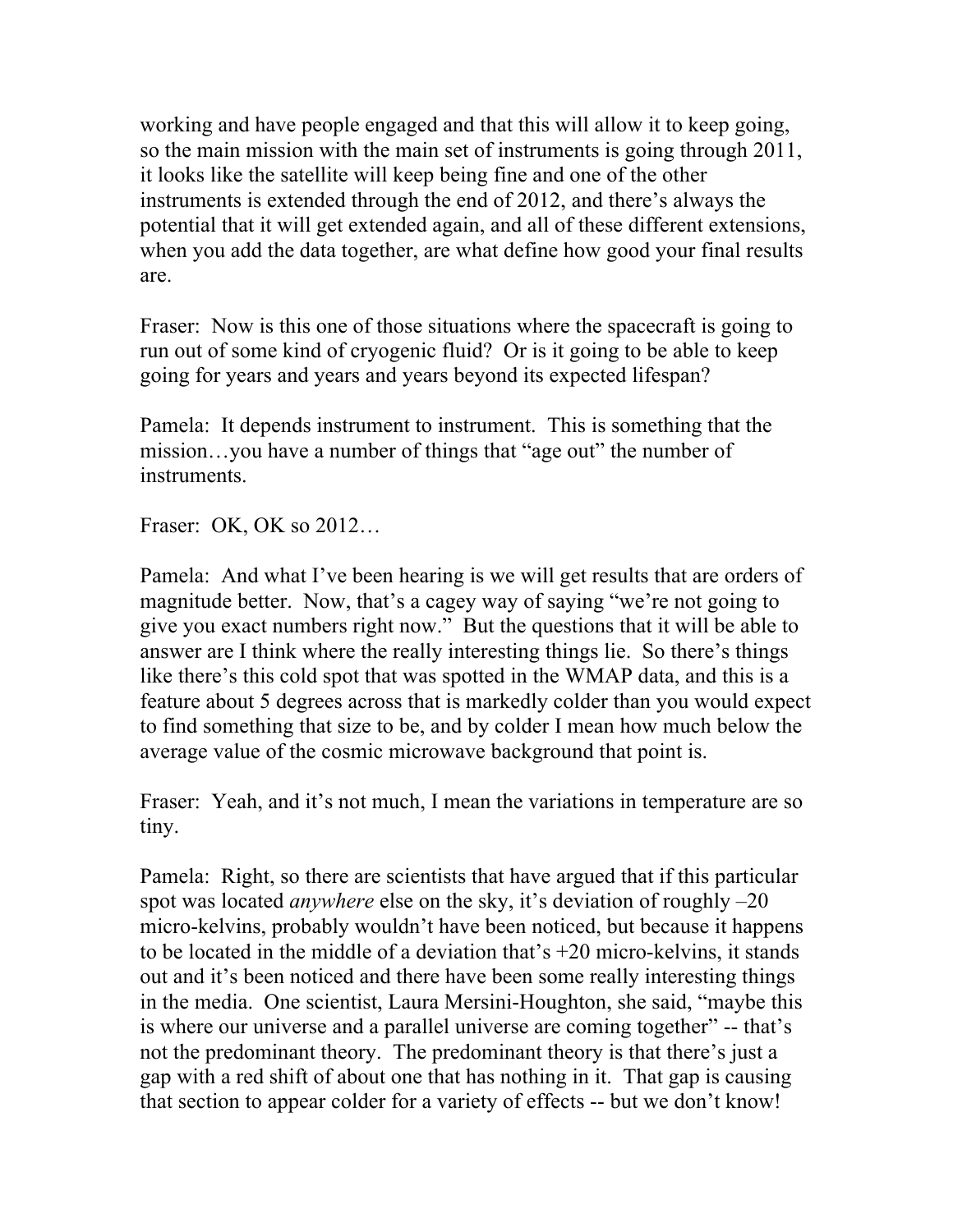And this cold spot – if it is a super-void, if there is a giant empty spot, we'll be able to tell that there's a giant empty spot using the Planck data.

Fraser: So it won't be a data error anymore. We will know that it exists.

Pamela: Exactly. Exactly.

Fraser: Or it will disappear.

Pamela: Right, and that's always the possibility. We've all seen the images of the face on Mars – it looks like a fabulous face in the old Viking data. You look at it with something like High Rise, and suddenly it's like, "Oh, that's a mountain, that's very clearly a mountain."

Fraser: OK, so we're going to be able to rule out, or find intriguing new evidence about the cold spot…I'm assuming we will still know that the universe is 13.7 billion years, but maybe it will be what 13.777?

Pamela: Right so here it's the continued lockstep motion forward of using the cosmic microwave background. We look at all of those fluctuations, and this is going to sound non-intuitive, but if you measure the size of each fluctuation and make a histogram of size of fluctuation vs. number of fluctuations, you can actually get a sense of what size the universe was, and what composition the universe had at the moment that light was released. This is sort of like measuring the size of a Coke bottle by listening to the harmonics of someone blowing into it. Because the harmonics were created at different moments in time, they all add together to create basically the sounds of a Coke bottle that's 20 ounces, 1 liter, ½ liter, all resonating together. We can see, in these different size spots, all these different sound waves adding together in interesting ways that tell us the composition and the size of the universe at the moment of release, and when you add that together with our understanding of the current expansion rate of the universe, with our growing understanding of the history of the expansion rate of the universe, with our knowledge of the composition of the universe, it's by adding together our knowledge of composition now, what we're learning about composition then, our understanding of the geometry of the expansion rates, we're able to beat down all of these error terms, smaller and smaller and smaller. Now, one of the things that excites me most, though, is this also starts to put better limits on our understanding of the size of the universe.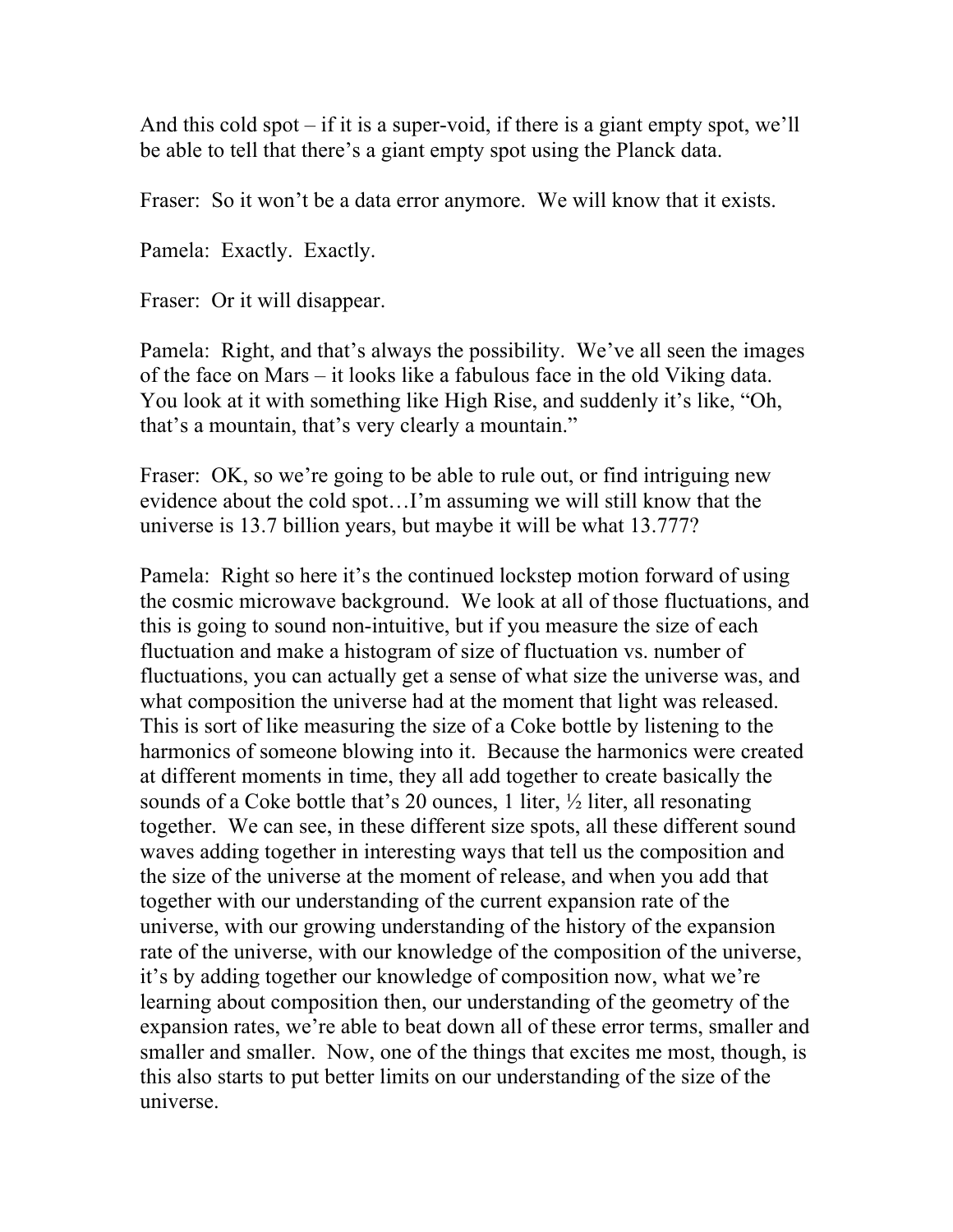Fraser: How does it do that?

Pamela: Well, you remember that show we did where we talked about the universe potentially being shaped like a soccer ball?

Fraser: Or a Taurus, or a saddle... Right.

Pamela: So there's all kinds of crazy things people come up with for the shape of the universe, and in many of these different models, as you put them together you realize, well, if the universe is this size, the light from over here that's coming directly toward us should also have enough time to wrap around the other side of the sky. And we can start looking for smaller features that reflect that "wrapping around the sky." At WMAP resolutions we're able to start putting constraints with some models it was saying the visible universe, what you see when you look left, right, up, down and measure the distances of the cosmic microwave background. What we see is no more than 4% of the universe. Now, this will start to be able to put better constraints on well, how big is the universe? And potentially answer the question if we see light wrapping around.

Fraser: Now could we still come back with the answer that it's possibly infinite?

Pamela: That's unfortunately one of the cases that we end up in. It's either we see the light wrapping around and we know how big the universe is, or we place a limit on it and say, we are no more than  $X\%$  of the universe, in which case we could be 4% or we could be .00004%. In one case we're a lot smaller a part than the other part.

Fraser: Or 1 divided by infinity, unless I got my math wrong. We're "oneinfinitith" of the universe. Right, so OK we'll get then a sense further ideally I mean wouldn't that blow your mind, right? If we actually see the back of our spacecraft, which we're not going to see, but we're going to see the evidence that light behaves or that the universe behaves in this way that we've talked about, that if you look in one direction long enough, you'll see the back of your own head.

Pamela: And there's other random science (that to the scientist doing it, it's not random), but when you start talking about the cosmic microwave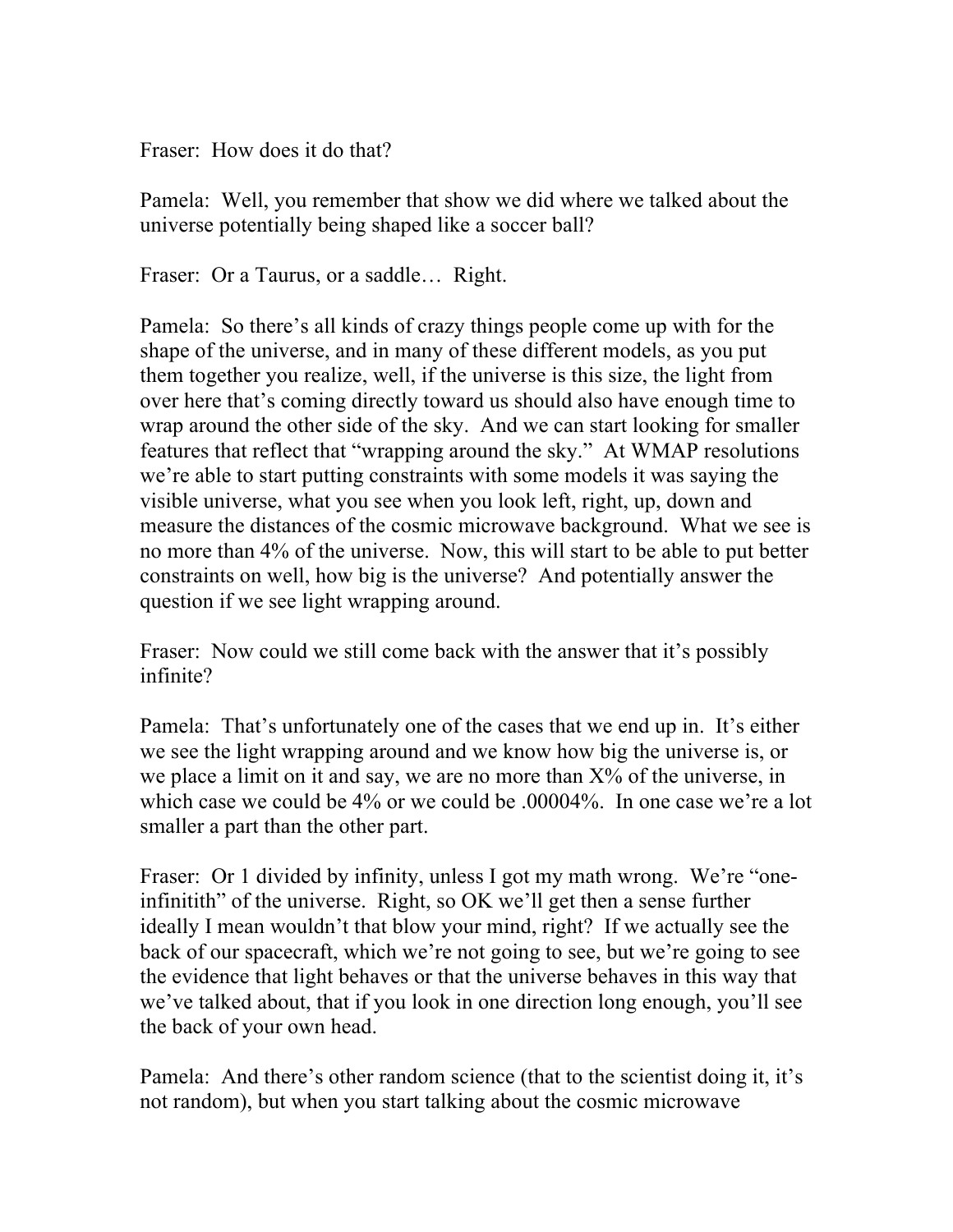background, it feels that way. People who do star forming can actually use the cosmic microwave background; people studying the Oort cloud can use the cosmic microwave background, so this is where "all good things come from the cosmic microwave background" come into play. They've already released a catalog of what are called "cold cores." These are the cocoons in which stars are forming in dark, cold regions of dust…dark molecular clouds. As we look out across the galaxy in microwave eyes, you see all these "cold cores" sitting there blocking your way to the cosmic microwave background, and these represent all the places we should go in and start studying star formation.

Fraser: I mean it's funny how we have a spacecraft that's designed to do one thing, but that one thing is so useful in so many branches of astronomy that it's going to keep astronomers busy for decades.

Pamela: And this is where you're able to now and then justify funding single-purpose telescopes. There's not many of them. There's the Planck Mission, there's Kepler, which is single-purpose: it's going to find planets. And it's finding planets and it's doing such an amazing job. And there is ancillary science with variable stars, and you have Gravity Probe B that is studying -- was studying gravity. These single purpose mission are either answering fundamental questions we just can't answer any other way, or doing things that the science is just so good that you say, "OK, we're going to commit a major portion of the very-limited resources we have to answering this one fundamental question with this one mission."

Fraser: Right. It's going to be amazing. So then if people wanted to keep their eyes peeled in the news for the big announcements, when should we expect to see them?

Pamela: I'm kind of expecting that we'll see the first round of pretty cool things coming out…scientists like to save things for big conferences, and I suspect that they will either have their own big conference sometime in the beginning of 2012, or they'll be presenting things at the American Astronomical Society meeting. So one of those places is probably a pretty good bet. So look for things the beginning of 2012. The big, big results are likely to start coming out a year after that. It takes time to go through all of the data, but if you want to follow things day to day, you can actually follow them on Twitter, and I don't think I've ever promoted a mission on Twitter before, but their Twitter feed actually promotes some pretty interesting stuff